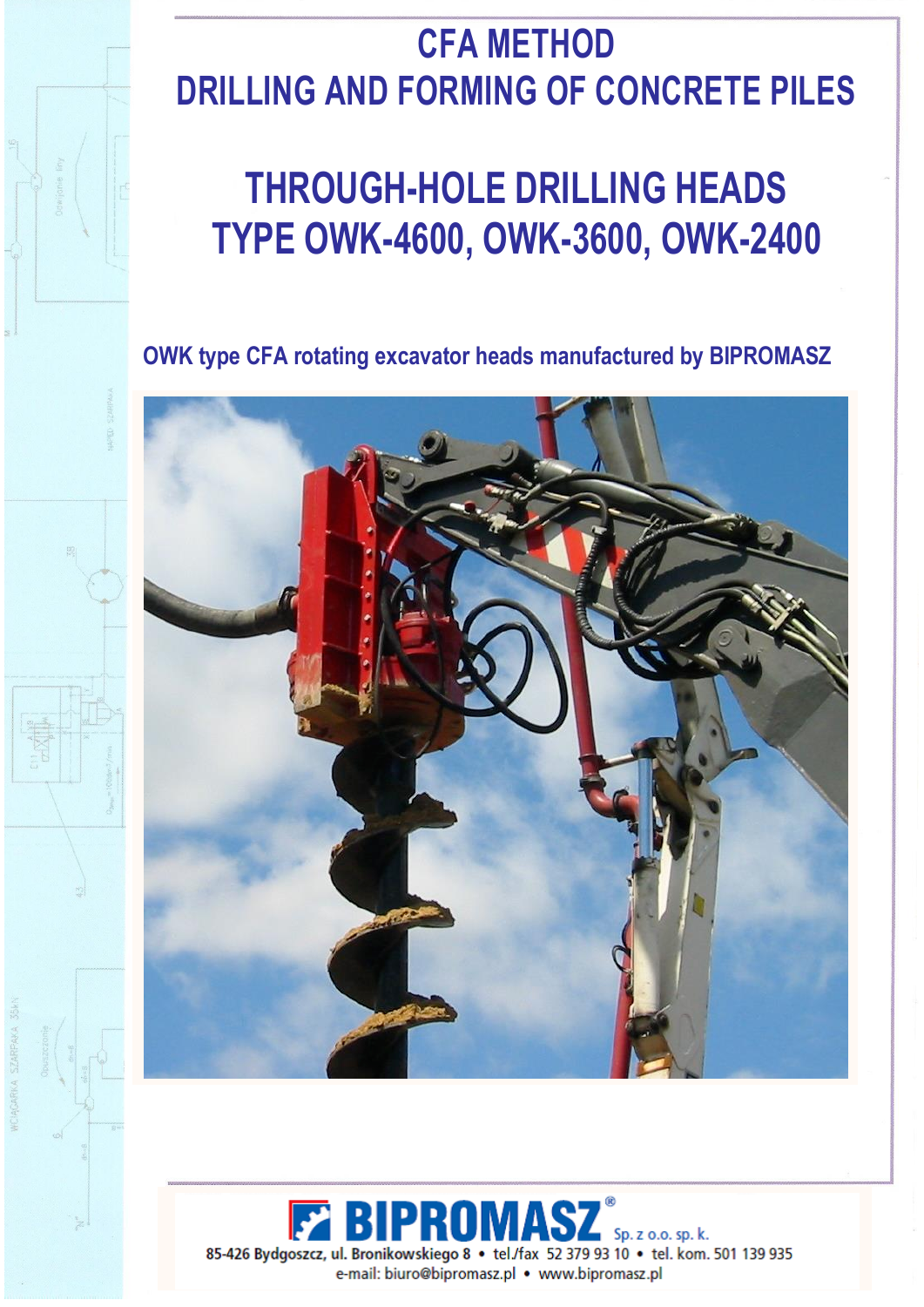OWK BIPROMASZ type rotating heads are strong and compact drive units for professional drilling and piling activities. As the heads have been introduced for operation since 2007, they are recognised by their users as reliable equipment for heavy duties. They are distinguished not only by their high torque, efficiency, stable bearing and failure-free operation. The advantage of OWK BIPROMASZ type rotating drilling heads is about providing the said machines with:

- a through spindle and rotary joint with passage typical for pumping concrete, i.e. DN100 and DN125;
- a possibility to suspend them on the excavator arm or to run them along the drilling mast guide.

Depending on the parameters of relevant excavators, the heads can be used to drill holes of a diameter up to 1000 mm to the maximum depth of 17 m. The most frequently used configuration is that of an OWK head suspended on a mobile wheel excavator with a 6-m long CFA BIPROMASZ auger of 500, 600 diameter or on a caterpillar excavator with a 8-m long auger of 800 mm diameter. With this method, piles are made faster and cheaper than with classic piling machines. More importantly, they can be applied in areas not accessed by such piling machines, since the axis of a hole drilled by OWK type heads is located at a great distance from the carrier chassis.

The most popular OWK type units are as follows:

i<br>S

- **OWK-4600** torque 46kNm rotary joint, DN125 passage
- **OWK-3600** 36kNm torque rotary joint, DN125 passage
- **OWK-2400** torque 24kNm rotary joint, DN100 passage

 $S<sub>D</sub>$ , z o.o. sp. k. 85-426 Bydgoszcz, ul. Bronikowskiego 8 · tel./fax 52 379 93 10 · tel. kom. 501 139 935 e-mail: biuro@bipromasz.pl • www.bipromasz.pl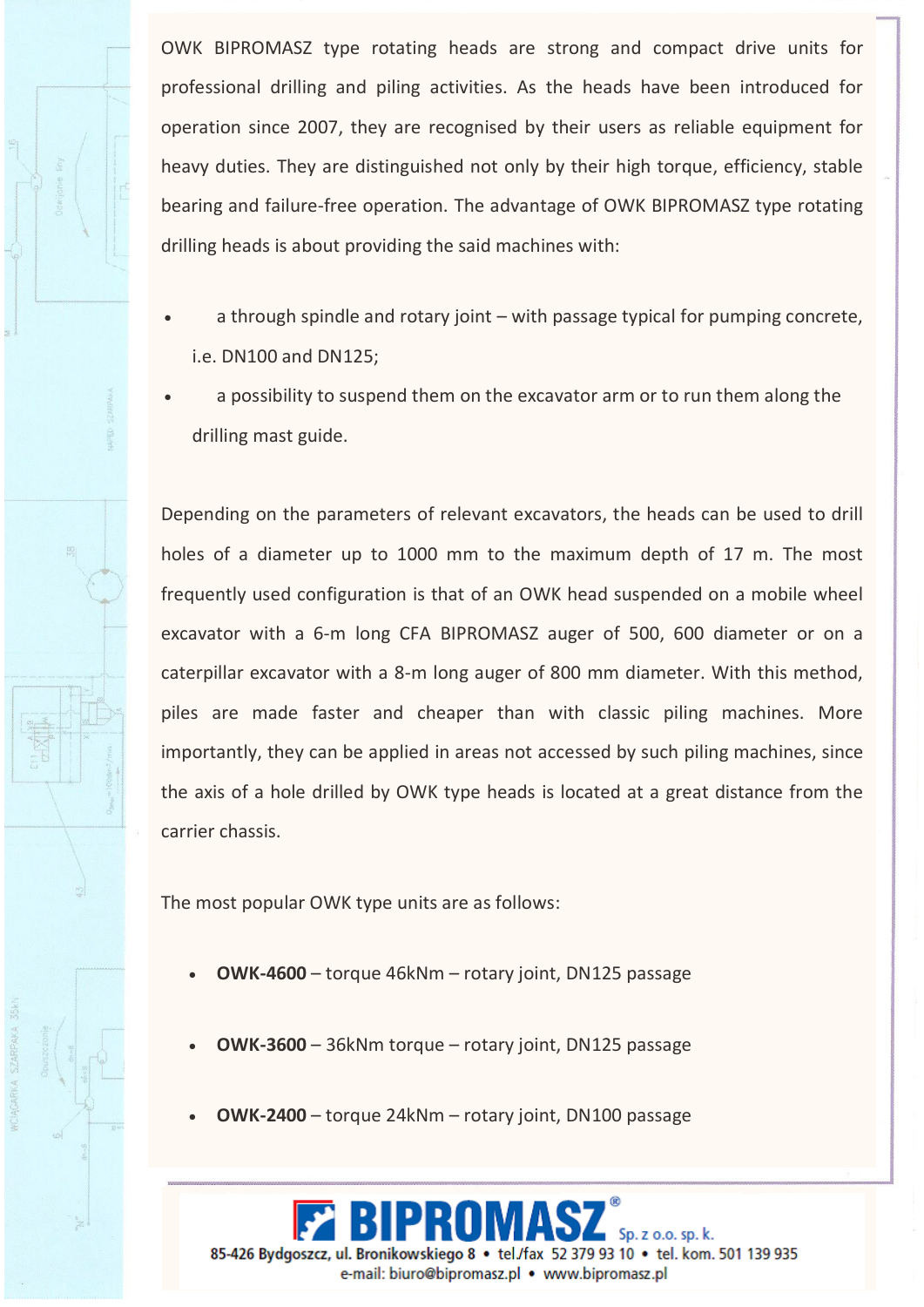Examples of use:

I. **Provision of foundations on concrete piles** formed with the CFA method – the construction site of the Netto supermarket in Gdańsk and two Bipromasz machines:



An OWK-4600 type CFA excavator rotating head suspended from a Hyundai wheel excavator operates on an unstable embankment, where it is required to reinforce and prepare the ground in order to provide access for a caterpillar piling machine – a WSC-81 Bipromasz excavator piling machine in the background.